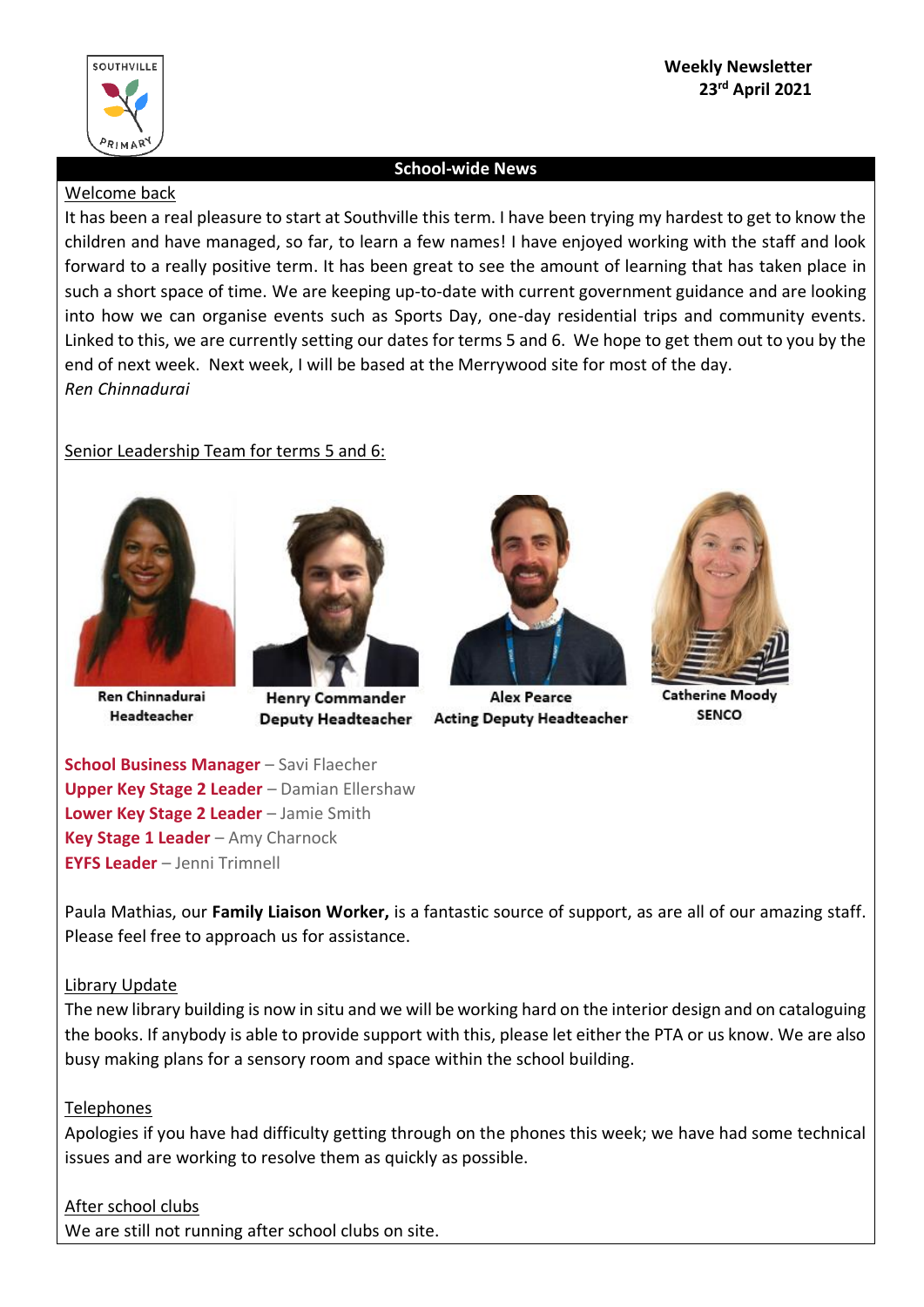Thank you for your patience; we will of course let you know when clubs will be starting up again.

### Class Photos

Class photo shoot will be taking place on Wednesday 23rd (Merrywood) and Thursday 24th June (Myrtle).

## School Streets

School Streets aims to make roads directly outside of schools safer, by turning them into pedestrian and cyclist priority zones directly before and after the school day. The school will be applying to be part of the scheme when the application process re-opens over the next few weeks. The school has already enquired about how the panel will shortlist schools and what criteria they will be using. We may need your help in future petitioning to support Southville's application and will be in touch - thank you for the support we've already received from parents.

### Sustrans - Active Travel

Part of the application for School Streets is based on the school's current engagement with and commitment to promoting active travel as an alternative to car use. Next week the school is taking part in "Sustrans Big Pedal", the UK's largest inter-school cycling, walking, wheeling and scooting challenge that inspires pupils, staff and parents to take active journeys to school. Each day, classes will be recording how many active journeys the children take to school and then they will be totalled across the school – Sustran are offering daily prizes! If you normally drive to school to drop your children off to school, it would be great to try and make an active journey instead (if possible!), even if it is only one day next week. Walking is preferable as we are still trying to limit the number of scooters and bikes onsite as part of our risk assessment.

## The Invisible Made Visible - anti-idling/pollution film

A local action group in St George, East Bristol, have made a very gripping and powerful 3-minute film about pollution in Bristol and the effect that car engine idling has on health, especially on children's health when people leave their engines running close to a school. Watch by clicking [here.](https://www.youtube.com/watch?app=desktop&v=kqTJ0_kvclY)

#### National survey of children, The Big Ask

The new Children's Commissioner for England, Dame Rachel de Souza, has launched [The Big Ask](http://thebigask.uk/) – the largest ever consultation with children aged 4 to 17 in England. It aims to find out children's concerns and aspirations about the future, so that we can put children at the heart of the country's recovery from the coronavirus (COVID-19) outbreak. Children are invited to [complete this survey](https://www.childrenscommissioner.gov.uk/thebigask/) Parents, care leavers and those working with children are also invited [to complete the adult survey](https://www.childrenscommissioner.gov.uk/thebigask/adults/) to share their views about the future for children and young people today, and what they think is holding young people back. The results from this survey will help the Children's Commissioner identify the barriers preventing children from reaching their potential, put forward solutions and set ambitious goals for the country to achieve.

#### **Community News**

#### Veg Power

As part of their ongoing mission to encourage the UK to eat more veg, Veg Power have developed a *'60 Second Vegtastic Lunchbox Hacks'* PDF (attached) that features easy-to-implement ideas for getting more veg into our children's lunchboxes.

#### Chickenpox research

A team of doctors and nurses based at the Bristol Royal Hospital for Children are looking for parents to tell them about their experiences of chickenpox and vaccines. Please see the attached for more information and a link to the questionnaire if you would like to take part.

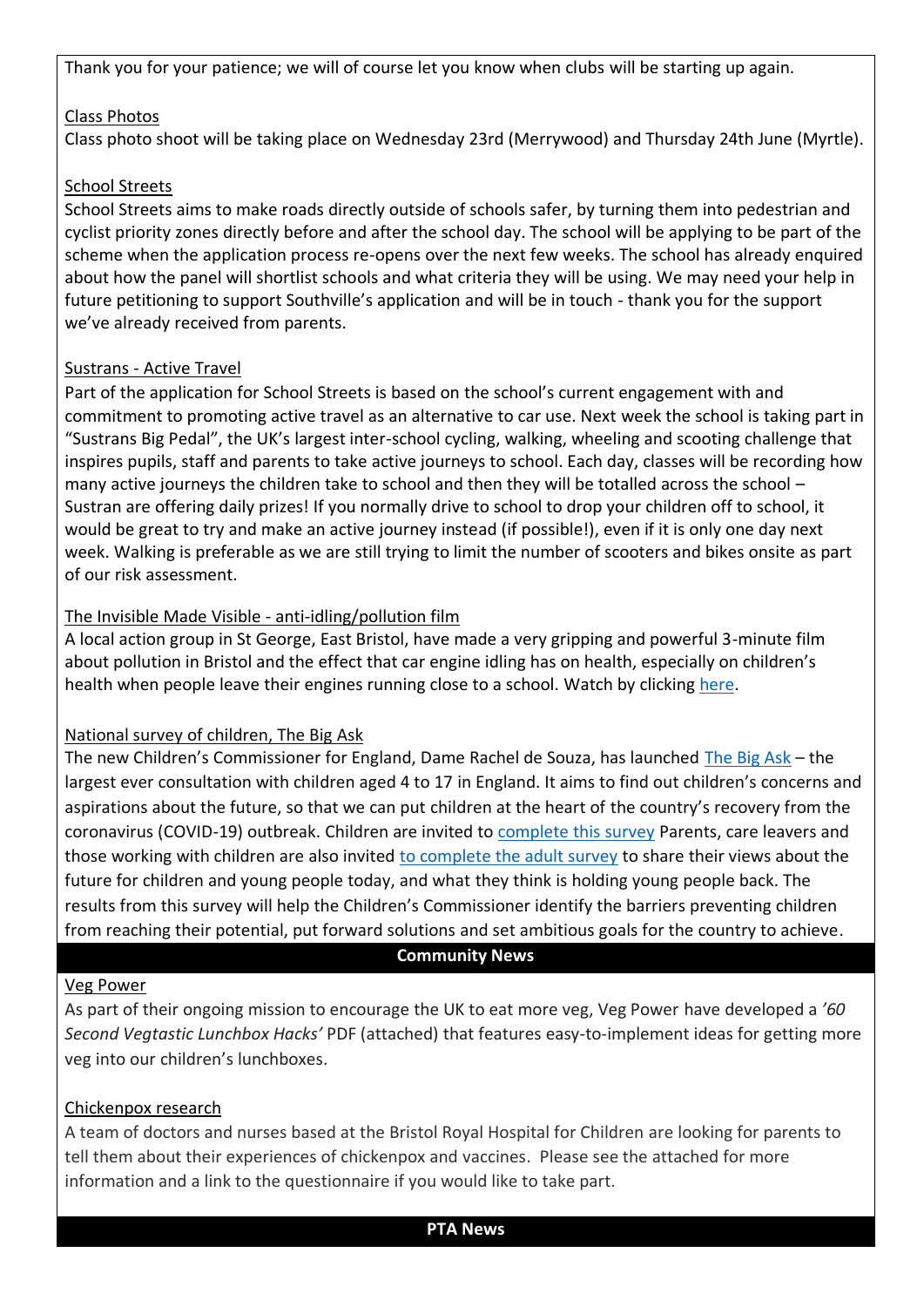Our next meeting is on Thursday 29<sup>th</sup> April at 7:30pm.

Please see the attached agenda for next week's meeting (and Zoom link) and the minutes from our last meeting.

## **Food Bank Update**

### Amazing Fundraising

Lottie organised and ran a cake sale last Friday in aid of our school foodbank and Age UK. She baked the cakes herself and then sold to friends and neighbours. She raised an AMAZING £106.80! Well done Lottie (and mum for washing up!)



Easter Foodbank parcels

Thank you for all the amazing donations. We were able to deliver a substantial Easter hamper to all families needing one.



We now have limited supplies and need your help to restock the larder. I have attached the PayPal link for financial donations, you can also deliver food donations to either office, or I am able to collect.

We now have limited supplies and need your help to restock the larder. I have attached the PayPal link for financial donations, you can also deliver food donations to either office, or I am able to collect.

https://paypal.me/pools/c/8qlnlltX

## **Year Group News and Reminders**

#### **Preschool**

In Seahorses this week we have been noticing more changes outside -even more blossom! We have also been enjoying some sensory scooping, filling and sharing.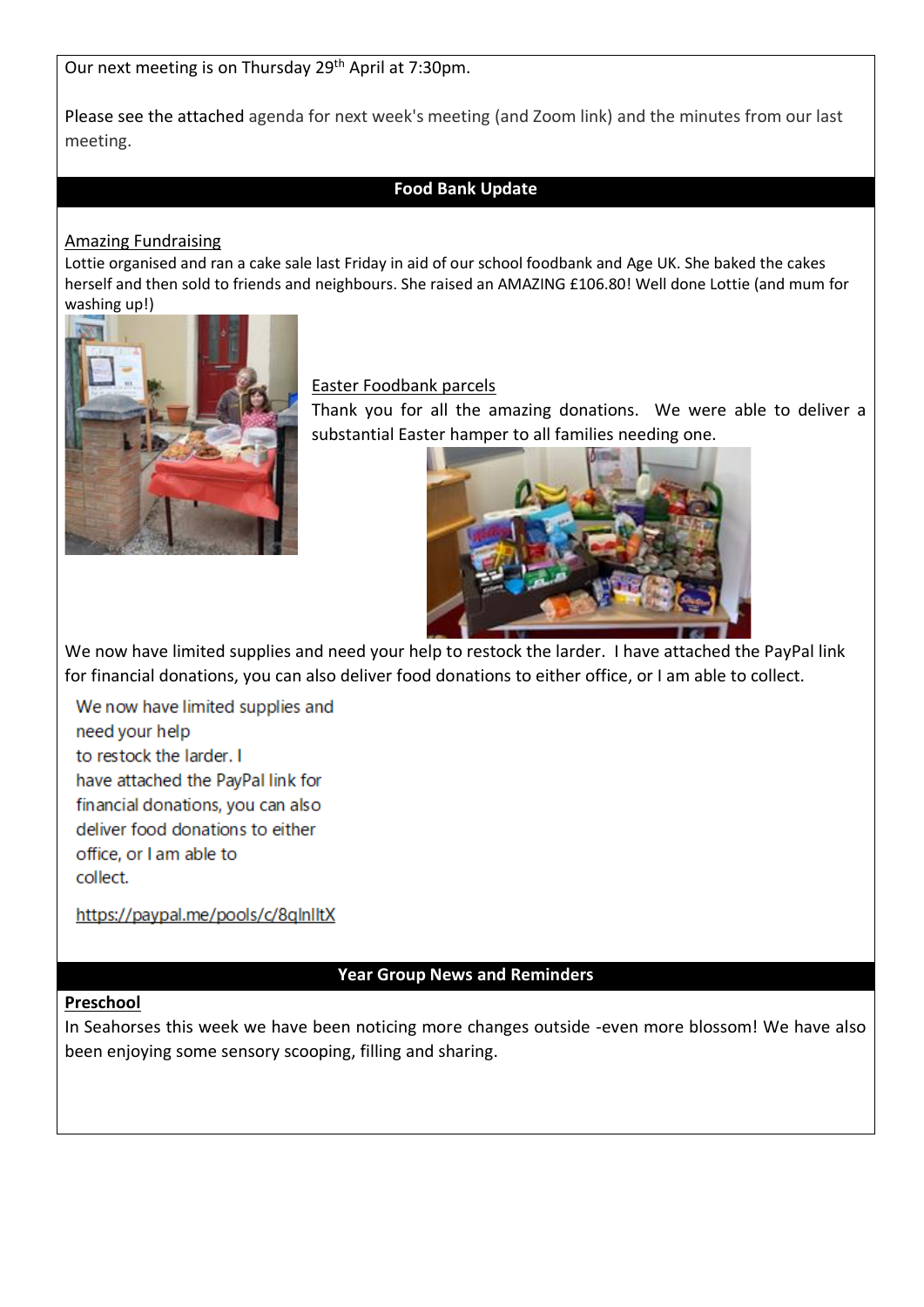

We have been practising our sounds with lots of songs. Here is a link to the Jolly Phonics songs we've been singing if you'd like to join in with your child at home! <https://www.youtube.com/watch?v=jvAYUvQUrGo>

## **Reception**

Dear Families,

Welcome back to Term 5 - we hope you all have a wonderful break. This term, our topic is 'We are Scientists' and we will be looking at various scientific topics and completing experiments. We will be sending out a termly newsletter and topic web separately. Next week at school we will be exploring how plants grow. The Characteristic of Effective Learning focus will be 'Creating and Thinking Critically', having their own ideas and finding new ways to do things.

Here is a rough outline of some of the activities that we will be covering but please note they may be completed on different days in each class.

| <b>Monday</b>  | Reading books and Reading Records will be collected to be<br>$\bullet$<br>quarantined          |
|----------------|------------------------------------------------------------------------------------------------|
|                | Phonics – revision of phase 3 digraphs<br>$\bullet$                                            |
|                | Maths - counting patterns beyond 10<br>$\bullet$                                               |
|                | Jellyfish P.E (Ball Skills - kicking)<br>$\bullet$                                             |
|                | <b>PSHE: Making friends</b><br>$\bullet$                                                       |
|                | Starfish class treat – dress up day (please wear your own clothes<br>$\bullet$<br>to school)   |
| <b>Tuesday</b> | RE - how do we celebrate our journey through life?<br>$\bullet$                                |
|                | Introducing the Zones of Regulation<br>$\bullet$                                               |
|                | Phonics - revision of phase 3 digraphs<br>$\bullet$                                            |
|                | Maths – counting patterns beyond 10<br>$\bullet$                                               |
|                | Science - planting seeds, learning about the parts of plants and<br>$\bullet$<br>how they grow |
| Wednesday      | Reading - New reading books will be issued and sent out<br>$\bullet$                           |
|                | Phonics – revision of phase 3 digraphs<br>$\bullet$                                            |
|                | Maths – counting patterns beyond 10<br>$\bullet$                                               |
|                | Gardening Club - Octopus Class<br>$\bullet$                                                    |
|                | Philosophy - should trees be cut down to make paper?<br>$\bullet$                              |
|                |                                                                                                |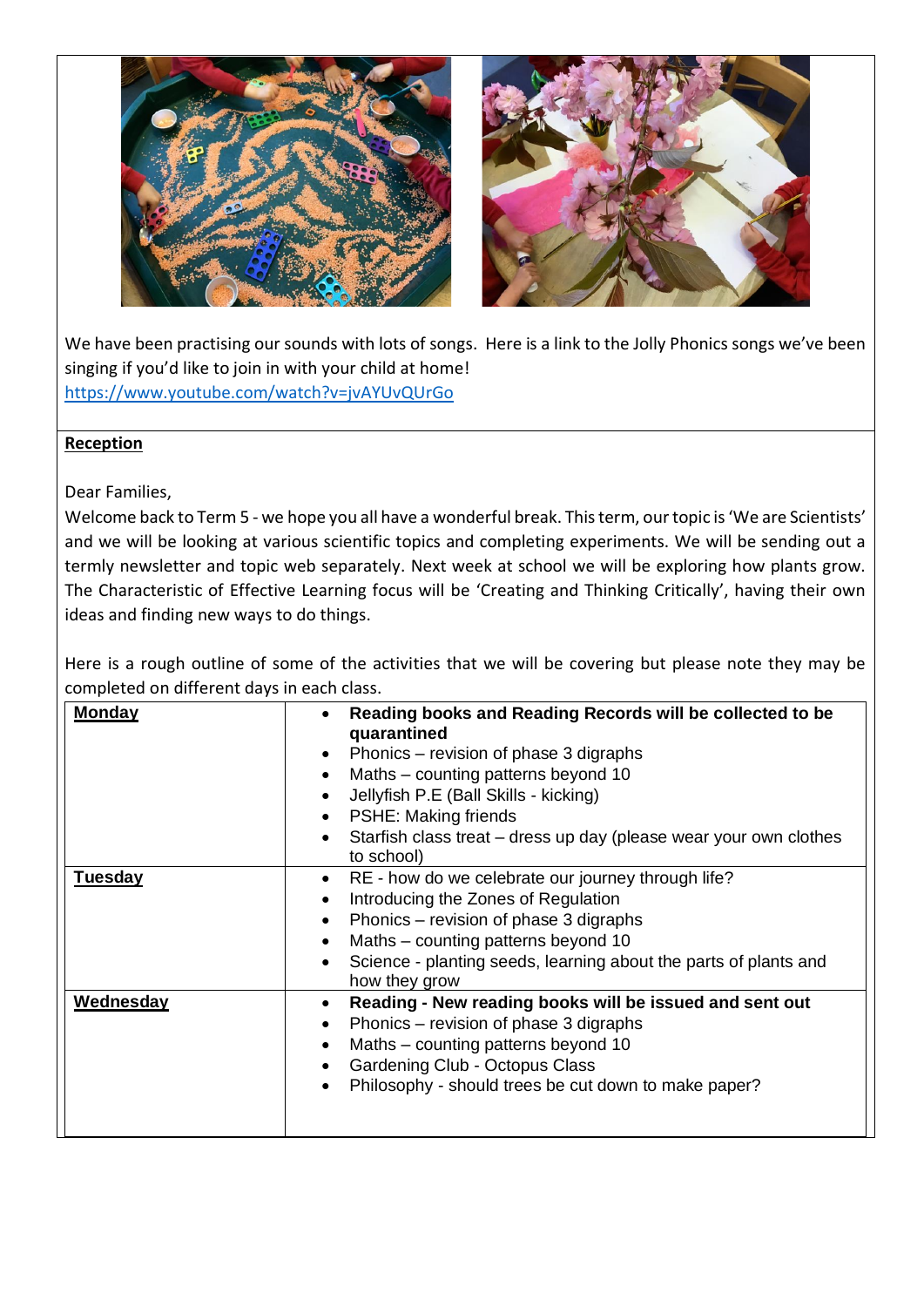| <b>Thursday</b> | Phonics – revision of phase 3 digraphs<br>$\bullet$<br>Maths - counting patterns beyond 10<br>$\bullet$<br>Writing - labelling the parts of a plant<br>$\bullet$<br>Octopus PE (Ball Skills - kicking) |
|-----------------|--------------------------------------------------------------------------------------------------------------------------------------------------------------------------------------------------------|
| <b>Friday</b>   | Phonics - revision of phase 3 digraphs<br>$\bullet$<br>Maths - counting patterns beyond 10<br>$\bullet$<br>Starfish PE (Ball Skills - kicking)<br>$\bullet$<br>Music - rhythms<br>$\bullet$            |

### **Additional Information**

### Starfish Class Treat

We are really pleased to tell you that Starfish class have filled up their magic marble jar and have voted for their next class treat. The children have decided that they would like to wear their own clothes from home to school. On Monday 26th April, please could Starfish class come to school wearing clothes of their choice. This could be dressing up clothes or non-school uniform. Well done Starfish class for all of your hard work!

#### PE days

A quick note to confirm that **Octopus PE is permanently changing to Thursdays** from now on and Octopus will need to wear PE kit to school on this day. Apologies for not being able to give more notice last week; it was a last-minute change.

Another small swap to note - Miss Sheehan will now be covering Octopus Class on a Wednesday morning, instead of the afternoon. Miss Armstrong will be back in class on Wednesday afternoons.

#### Plant pots

We are going to be doing some planting in school this term as part of our science topic. Please can we ask that every child brings in a small plastic plant pot by **Friday 30th April**, so that we can begin planting our seeds and they can eventually take their plants home. A big thank you in advance!

## **Year 1**

## Observational drawings

On Tuesday 27<sup>th</sup> April, the children will be doing observational drawings of plants and flowers. On this day, it would be fantastic if your child could bring a flower or small plant into school. Just a flower or two from your garden will be fine! Please label any plants that you would like to be returned with your child's name. Many thanks.

## PE

Bears – Mondays and Thursdays Badgers – Tuesdays and Thursdays Butterflies – Wednesdays and Thursdays

## Daily Mile

The children will be taking part in a daily mile throughout the week on the days they don't have P.E please bear this in mind for children's footwear being suitable for running.

**Please can your child bring in a bottle of water with them every day.**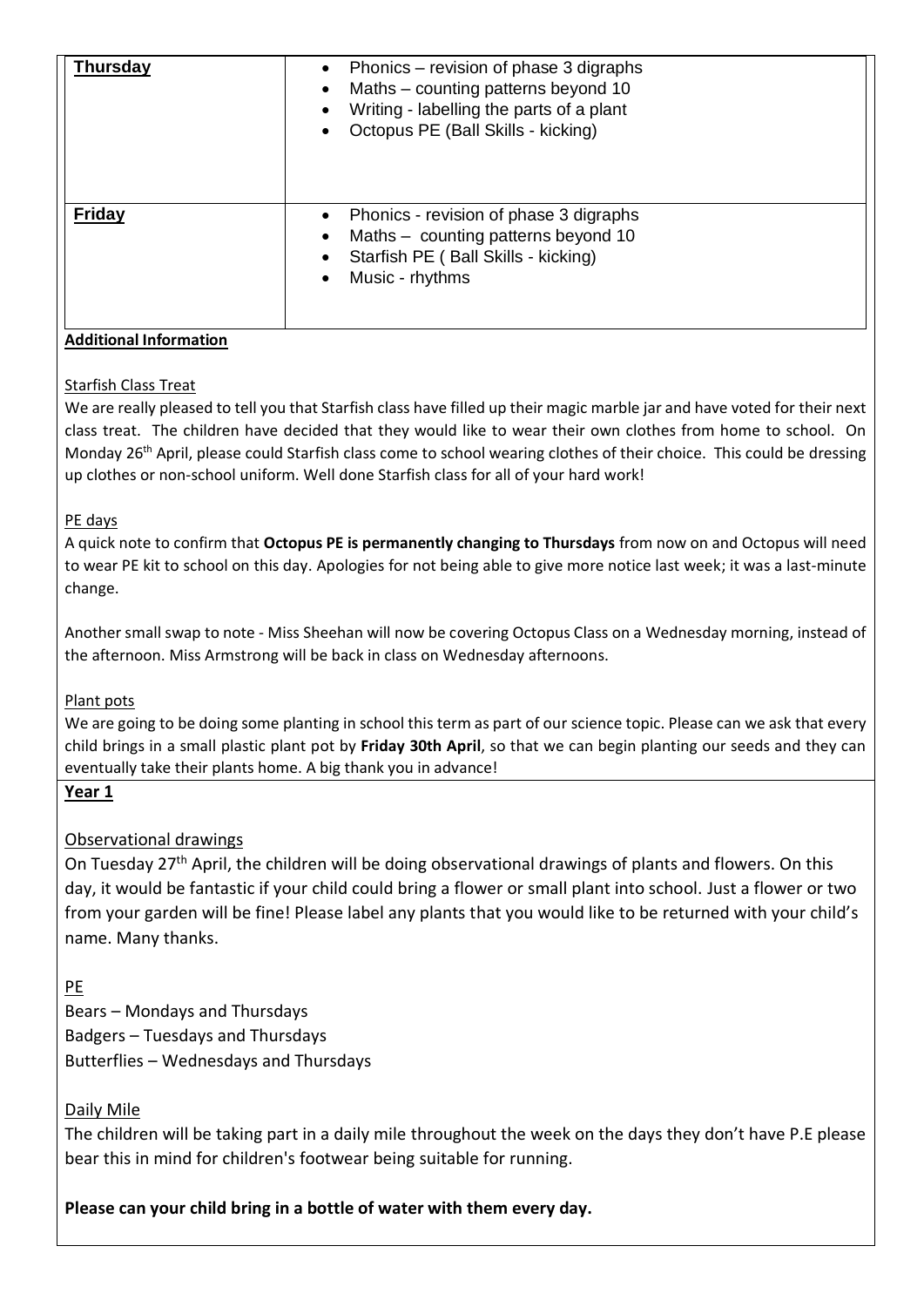## **Year 2**

## PE Falcon – Mondays and Tuesdays Flamingo – Tuesdays and Wednesdays Fox – Tuesdays and Wednesdays

## **Year 3**

As part of our new topic on light, we have been making colour wheel whizzers!



## Tables

When practising their tables please do the division facts too …. eg: 3x4=12 12 divided by 3 = 4 By the summer term, the Year 3's need to know their x2, x3, x4, x5, x8 and x10 tables. Please try to practice 3 or 4 times a week. It really helps their maths.

PE

Heron - Tuesdays Hedgehog – Tuesdays Honeybee – Fridays Year 3 will also have 'Daily Mile' running sessions on Wednesdays and Thursdays. (Thurs-Hedgehog)

## Reading

All Year 3 --Please ensure that your child brings their book bag and reading record to school every day next week – it is essential that I can get an idea of the current level of your child's reading. Thank you!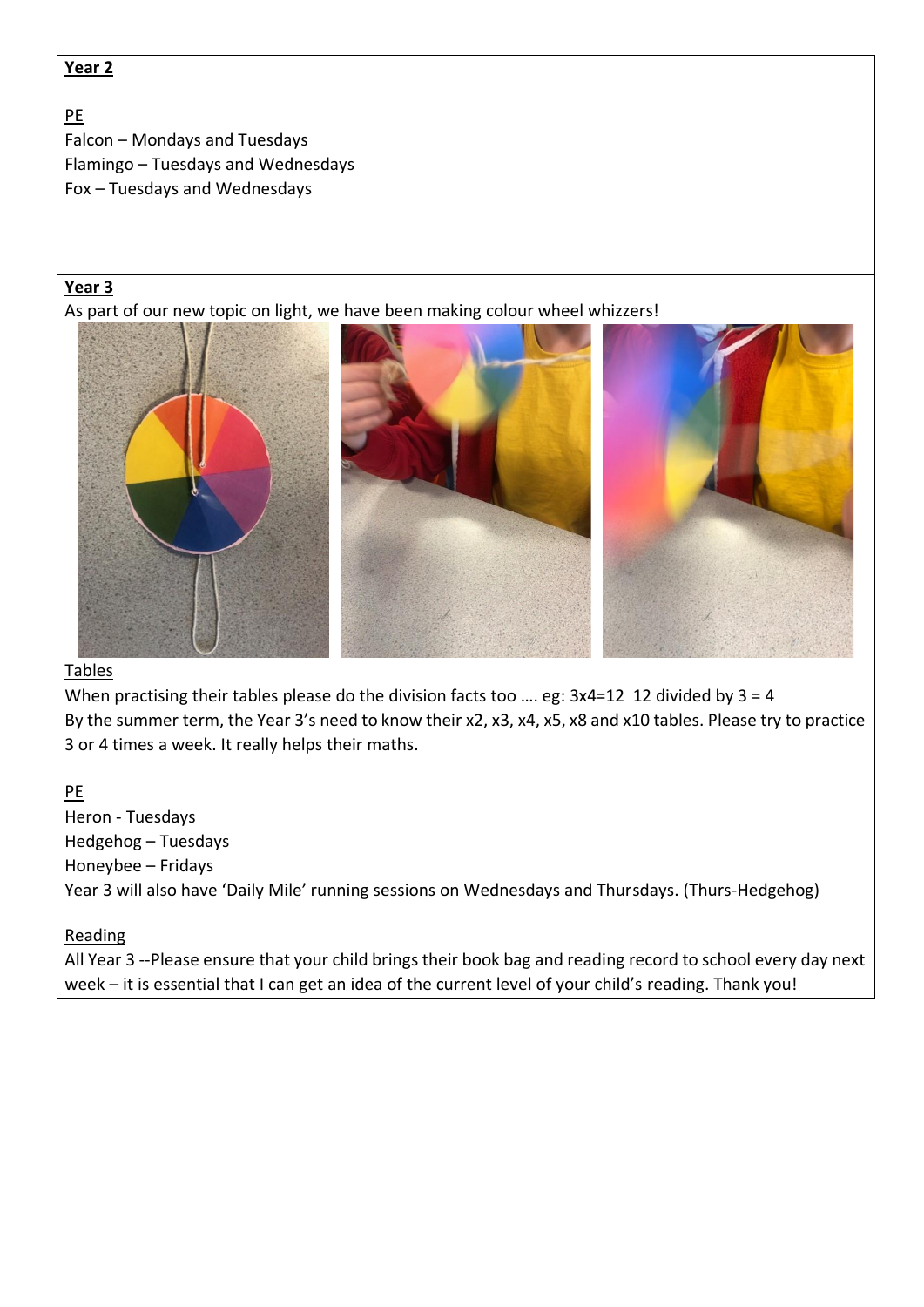## **Year 4**

Anglo Saxon dress up day

The children had a fantastic day dressing up as part of their hook day - they can't wait to learn more about the Anglo Saxons!

PE

Kiwi, Kangaroo and Koala – Tuesdays

Year 4 will also have 'Daily Mile' running sessions on Mondays and Wednesdays.

## Reading

All Year 4 --Please ensure that your child brings their school reading book and reading record to school each Monday so that books can be quarantined, and new books issued on Wednesdays. Please write a short comment in the reading record each time you hear your child read. It helps to keep track of progress and identify next steps in your child's reading journey. Thank you!

## Homework

All children took a homework 'menu' home at the end of last term. Homework is also set on google classroom. Your child may choose an assignment from the menu each week and submit it in that week's homework portal on classroom.

## **Year 5**

We have really enjoyed immersing ourselves in the 1960s this week in year 5! Next week, we will be finding out more about 60s fashion trends, inspiring us to design some outfits of our own! To finish the week (on Friday 30th April), we ask that children **come in dressed in any 1960s style** they wish. We can't wait to see what you come up with!

Thank you for all the fabric that has been bought in over the last week. If you have any newspaper and card (cereal boxes etc.), please bring it in next week, ready for an art project.

## **Homework**

Year 5 homework can be found on Google Classrooms from this week. Homework will be available from Thursday evening and due in, the following Wednesday.

There is a slight change to the original homework schedule. The interview homework will now be for week 3, and due on Wednesday 5th March. All details for this can be found on Google Classrooms now, as you may want to get started with this slightly earlier.

This week the children learnt about a 1960s celebrity to present to the class and made a collective collage in the style of the 'Sgt Pepper's Lonely Hearts Club Band' album cover.